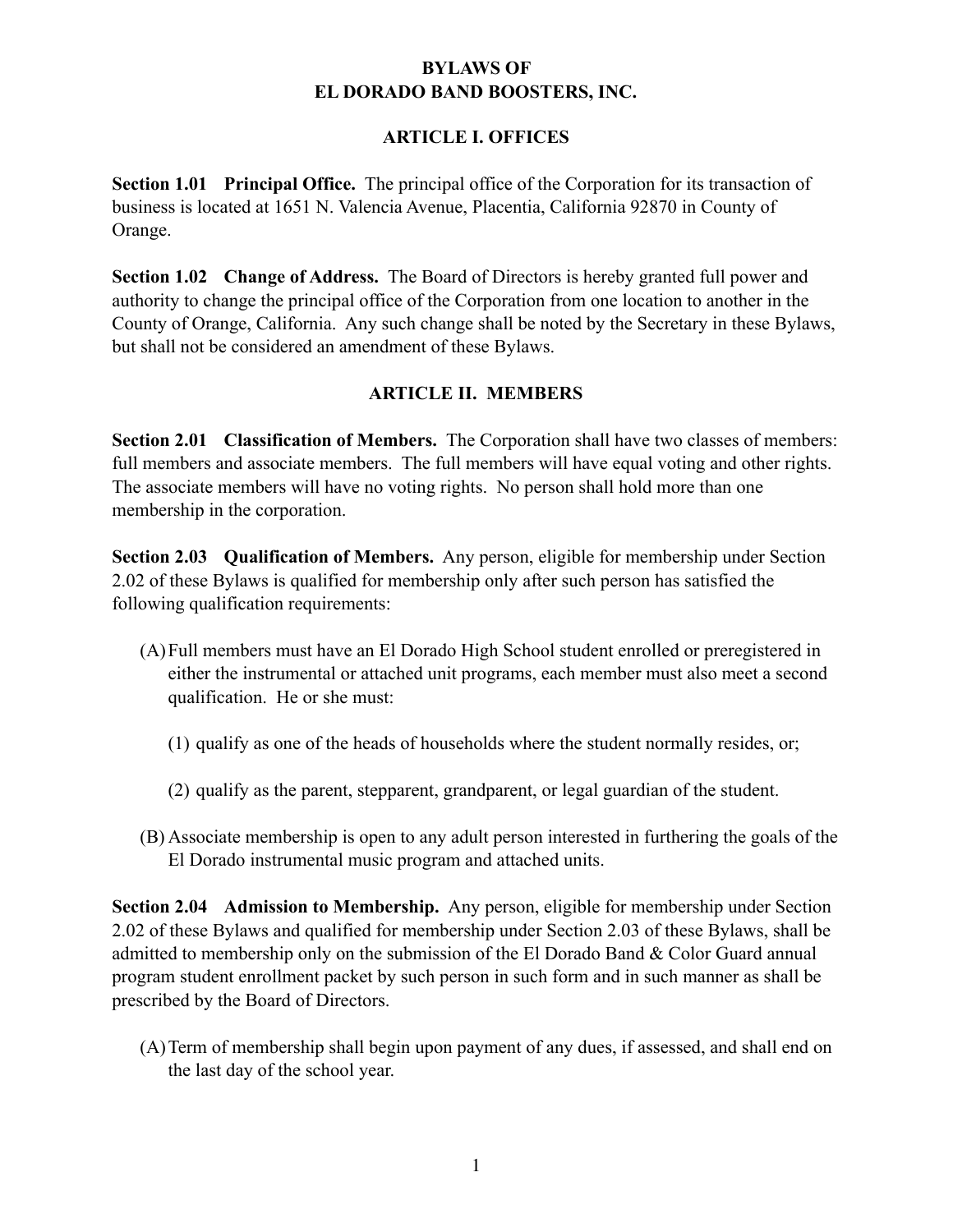(B) Membership may be renewed for each succeeding year so long as all qualification requirements are met.

**Section 2.05 Application Fee.** There shall be no fee for application for membership in the Corporation.

**Section 2.06 Dues.** There shall be no annual dues payable by members unless determined by resolution of the Board of Directors, but in no event shall the annual dues exceed the amount of \$5.00. Dues shall be payable for the first year on admission to membership and annually thereafter at such time or times as may be fixed by the Board of Directors. A member on learning of the amount of dues determined by the Board of Directors, may avoid liability for dues by promptly resigning from membership, except where the member is, by contract or otherwise, liable for the dues.

**Section 2.07 Fair Share/Fundraising.** Whereas the El Dorado Band Boosters (EDBB) is the primary source of funding for the activities of the El Dorado Band & Color Guard (EDBCG), the collection of Fair Share donations is necessary to ensure the continued operation of the EDBCG program. These Fair Share donations are essential to cover expenses for uniforms, costumes, props, performance floors, musical equipment, travel to and from events, and other related operating costs. Fundraising events are scheduled throughout the year in an effort to keep the need for individual donations as low as feasible. Finally, the EDBB may be required to add fundraising events mid-year to meet budgetary needs created when EDBCG families have not provided donations adequate to cover expenses.

**Section 2.08 Assessments**. Memberships shall be non-assessable.

**Section 2.09 Number of Members.** There shall be no limit on the number of members the Corporation may admit.

**Section 2.10 Transferability of Membership.** Neither membership in the Corporation nor any rights in the membership may be transferred or assigned for value or otherwise.

**Section 2.11 Attendance Rosters**. The Corporation shall keep in written form or in any form capable of being converted into written form, attendance rosters for every meeting of the Corporation (Booster) membership containing the name of each member in attendance. Such rosters shall be kept by the Secretary of the Corporation and shall be subject to the rights of inspection required by law and set forth in Section 2.11(a) et. seq. of these Bylaws.

**Section 2.12 Inspection Rights of Members.** Subject to the Corporation's right to set aside a demand for inspection pursuant to Section 6331 of the Corporations Code and the power of the court to limit inspection rights pursuant to Section 6332 of the Corporations Code, and unless the Corporation provides a reasonable alternative as permitted by Section 2.11(C) of these Bylaws, a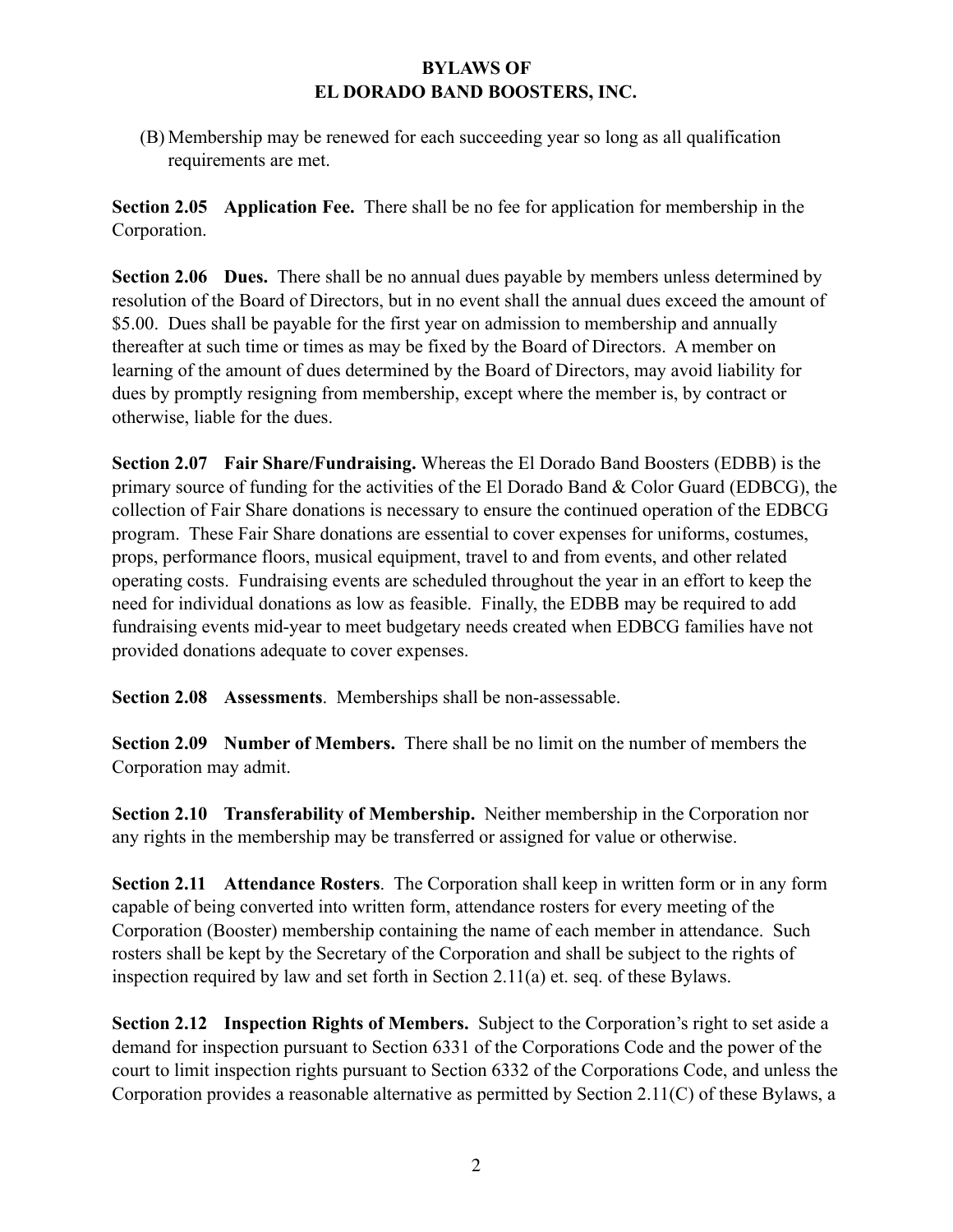member satisfying the qualifications set forth hereinafter has the right to inspect certain records of the Corporation.

(A)A qualifying member may do either or both of the following:

- (1) Inspect and copy the attendance rosters, at reasonable times, on five (5) business days prior written demand on the Corporation, which demand shall state a reasonable purpose for which the inspection rights are requested; or
- (2) Obtain from the Treasurer of the Corporation, on written demand and tender of a reasonable purpose, a copy of the Corporation's financial records limited to Budget Reports, Treasurer's monthly reports, disbursement detail and bank statements, as of the most recent record date for which the records or reports have been complied, or as of the date of the demand. In no circumstances may a member request or have access to personal information related to other member's student accounts, balances or payments. The financial records shall be available on or before the later of ten (10) business days after the demand is received or, after the date specified therein as the date of which the records are to be compiled.
- (B) Members Permitted to Exercise Rights of Inspection. The rights of inspection set forth in Section 2.11(A) of these Bylaws may be exercised by the following:
	- (1) Any member, for purpose reasonably related to such person's interest as a member; and
	- (2) The authorized number of members for a purpose reasonably related to the members' interest as members.
- (C) Alternate Method of Achieving Purpose. The Corporation may, within ten (10) business days after receiving a demand pursuant to Section 2.11(A) of these Bylaws, deliver to the person or persons making the demand a written offer of an alternative method of achieving the purpose identified in said demand without providing access to or a copy of the attendance rosters and/or financial records. An alternative method which reasonably and in a timely manner accomplishes the proper purpose set forth in a demand made pursuant to Section 2.11(A) of these Bylaws shall be deemed reasonable; unless within a reasonable time after acceptance of the offer shall be in writing and shall indicate the reasons the alternative proposed by the Corporation does not meet the proper purpose of the demand made pursuant to Section 2.11(A) of these Bylaws.

**Section 2.12 Non-liability of Members.** A member of the Corporation shall not solely, because of such membership, be personally liable for the debts, obligations, or liabilities of the Corporation.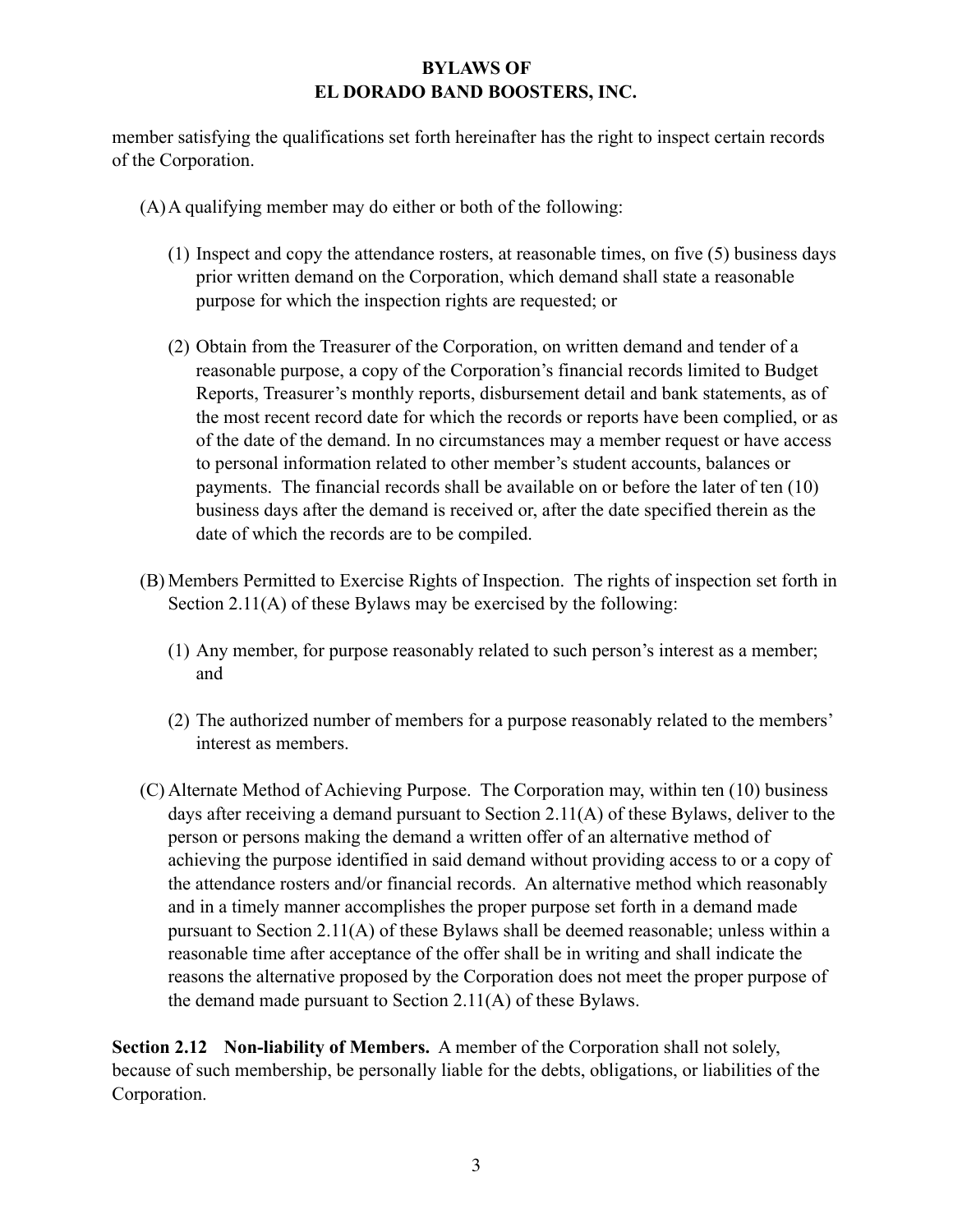#### **Section 2.13 Termination of Membership.**

- (A)The membership and all rights of membership shall automatically terminate on the occurrence of any of the following causes:
	- (1) The voluntary resignation of a member;
	- (2) Where a membership is issued for a period of time, the expiration of such periods of time (i.e., as per the term stated Section 2.04(A));
	- (3) The death of a member.

**Section 2.14 Effect of Termination.** All rights of a member in the Corporation and its property shall cease on the termination of such member's membership. Termination shall not relieve the member of any obligations for charges incurred, services or benefits actually rendered, dues, or fees arising from a contract or otherwise. The Corporation shall retain the right to enforce any such obligation or obtain damages for its breach.

## **ARTICLE III. MEETINGS OF MEMBERS**

**Section 3.01 Place.** All meetings of the Members shall be held at the principal office of the Corporation or at such location within the State of California as may be designated from time to time by resolution of the Board of Directors.

**Section 3.02 Regular Meetings.** Regular meetings of the members shall be held once each month during the school year, with the first meeting to be held in August, excepting that the regular monthly meeting shall not be held in the month of January, unless otherwise determined by the Board of Directors.

**Section 3.03 Special Meetings.** Special meetings of the Members shall be called by the President of the Board of Directors of the Corporation and held at such place within the State of California as is fixed in Section 3.01 of these Bylaws or at such time and place within the State of California as may be ordered by resolution of the Board of Directors. Five (5) percent or more of the members of the Corporation may call special meetings for any lawful purpose.

**Section 3.04 Notice of Meetings.** Notice of every regular meeting of members shall be either personally delivered or provided by electronic means (e.g. via email and/or posted on the EDHS Band Boosters website) twenty-four (24) hours before the day and time of the meeting, according to the schedule of regular meetings communicated to the members at the beginning of each term via the same means. Notice of special meetings must be either personally delivered or provided by electronic means ten (10) days before the day of the special meeting.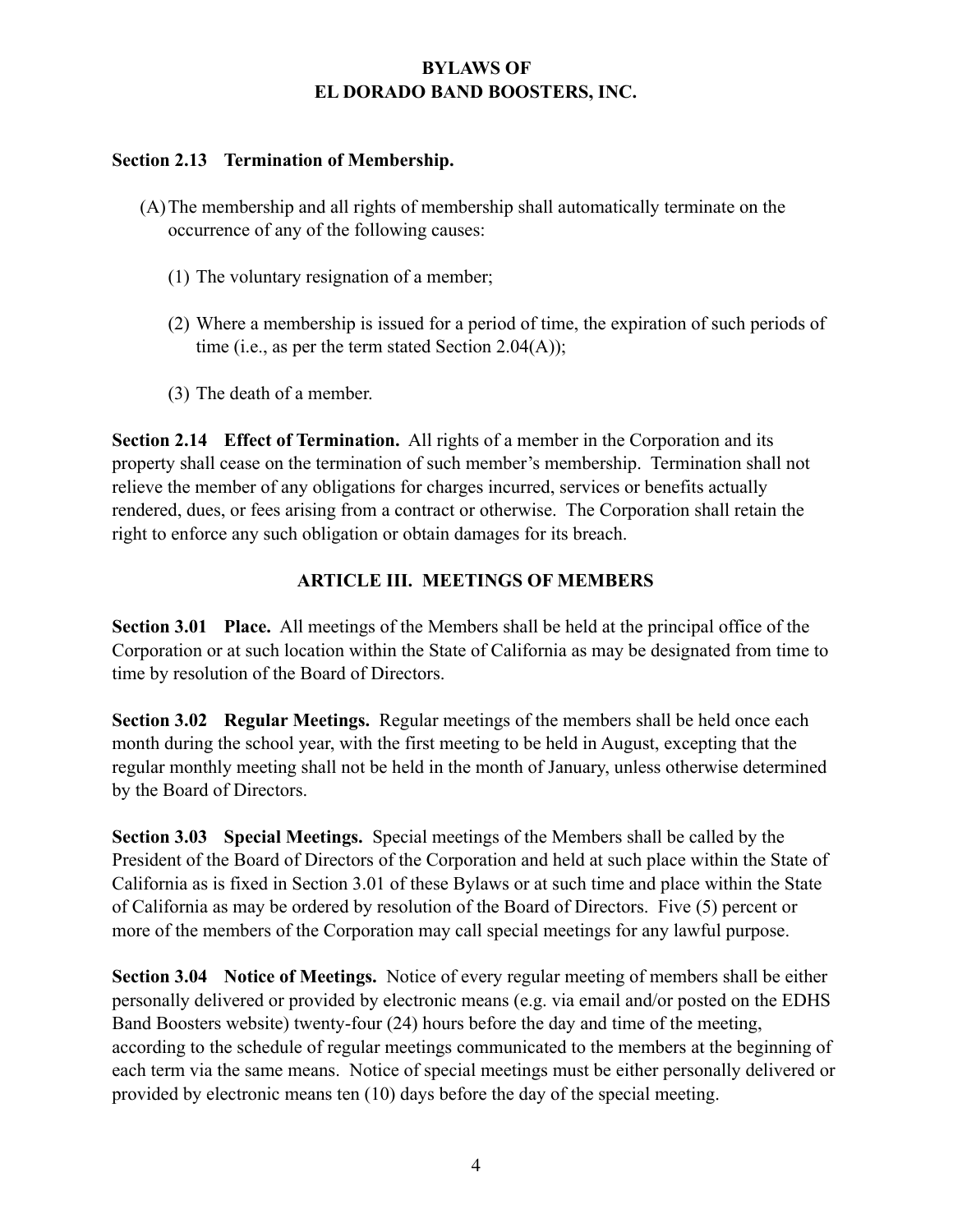**Section 3.05 Contents of Notice.** The notice shall state the place, date, and time of the meeting. The notice of any meeting at which Directors are to be elected shall include the names of all those who are nominees at the time the notice is given to members.

**Section 3.06 Waivers, Consents, and Approvals**. The transactions of any meeting of members, however called and noticed, and wherever held, are as valid as though had at a meeting duly held after regular call and notice, if a quorum is present either in person or by proxy. Any such waivers, consents and approvals shall be filed with the corporate records or made a part of the minutes of the meeting. Attendance of a person at a meeting shall constitute a waiver of notice of such meeting.

**Section 3.07 Quorum.** A quorum at any meeting of members shall consist of all members present who have voting power, represented in person (or by proxy), provided that notice of the meeting has been provided as per Section 3.04. For purposes of this Bylaw, "voting power" means the power to vote for the election of Directors at the time any determination of voting power is made and does not include the right to vote on the happening of some condition or event which has not yet occurred.

**Section 3.08 Loss of Quorum.** The members present in person or by proxy at a duly called or held meetings, i.e., the quorum, may continue to transact business until adjournment notwithstanding the withdrawal of one-third (1/3) or more of the original quorum, if such action taken, other than adjournment, is approved by at least a majority of members constituting the quorum.

**Section 3.09 Adjournment for Lack of Quorum.** In the absence of a significant number of members to represent a quorum, any meeting of members may be adjourned from time to time by the vote of a majority of the votes represented either in person or by proxy, but no other business may be transacted except as provided in Section 3.08 of these Bylaws.

### **Section 3.10 Voting of Membership.**

- (A)One Vote Per Member. Each full member is entitled to one vote on each matter submitted to a vote of the members.
- (B) Record Date of Membership. The record date for the purpose of determining the members entitled to notice of any meeting of members is 15 days before the date of the meeting of members. The record date for the purpose of determining the members entitled to vote any meeting of members is 15 days before the date of the meeting of members. (The record date for the purpose of determining the members entitled to exercise any rights in respect to any other lawful action is 15 days prior.)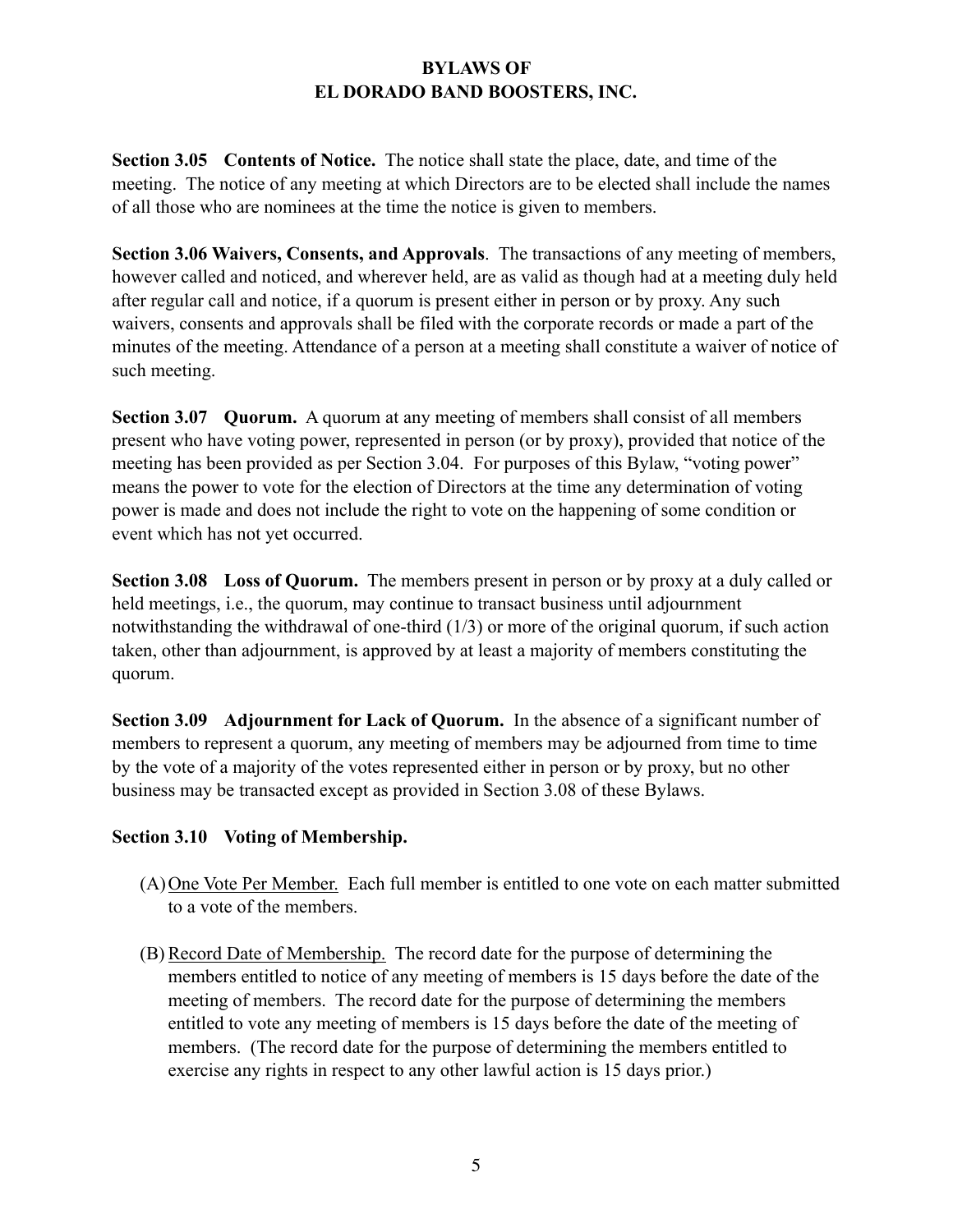- (C) Cumulative Voting. Cumulative voting shall not be authorized for the election of Directors or for any other purpose.
- (D)Proxy Voting. Members entitled to vote shall be permitted to vote or act by proxy, but only for the election of Directors. Proxies shall be delivered in writing (paper or email form) to the President or Vice-President. (Any amendment of this provision creating or expanding proxy rights shall be adopted with approval by the members. For purposes of this provision of these Bylaws, "approval by the members" shall assume the same definition set forth in Section 5034 of the Corporations Code.)

#### **Section 3.11 Action Without Meeting by Written Ballot.**

- $(A)$ Ballot Requirements. Subject to the limitations specified in Section 3.11 $(B)$  of these Bylaws (and contained in the Articles of the Corporation), any action which may be taken at any regular or special meeting of members may be taken without a meeting. If an action is taken without a meeting, the Corporation shall distribute a written ballot to every member entitled to vote on the matter. The ballot shall set forth the proposed action, provide an opportunity to specify approval or disapproval of any proposal, and provide a reasonable time within which to return the ballot to the Corporation. Approval by written ballot shall be valid only when the number of votes cast by ballot within the time period specified equals or exceeds the quorum required to be present at a meeting authorizing the action, and the number of approvals equals or exceeds the number of votes that would be required to approve at a meeting at which the total number of votes cast was the same as the number of votes cast by ballot.
- (B) Limitations Pertaining to Election of Directors. Directors may be elected by written ballot (as authorized in the Articles of the Corporation).
- (C) Voting by Written Ballot. In any election of Directors, any form of written ballot in which the Directors to be voted on are named therein as candidates and which is marked by a member "withhold" or otherwise marked in a manner indicating that the authority to vote for the election of Directors is withheld shall not be voted either for or against the election of a Director.
- (D)Revocation of Ballot. Unless otherwise provided in the Articles of Incorporation of the Corporation or these Bylaws, a written ballot may not be revoked.

### **Section 3.12 Conduct of Meetings.**

(A)Chairman. The President of the Corporation or, in his or her absence, any other person chosen by a majority of the voting members present in person or by proxy shall be Chairman of and shall preside over the meetings of the members.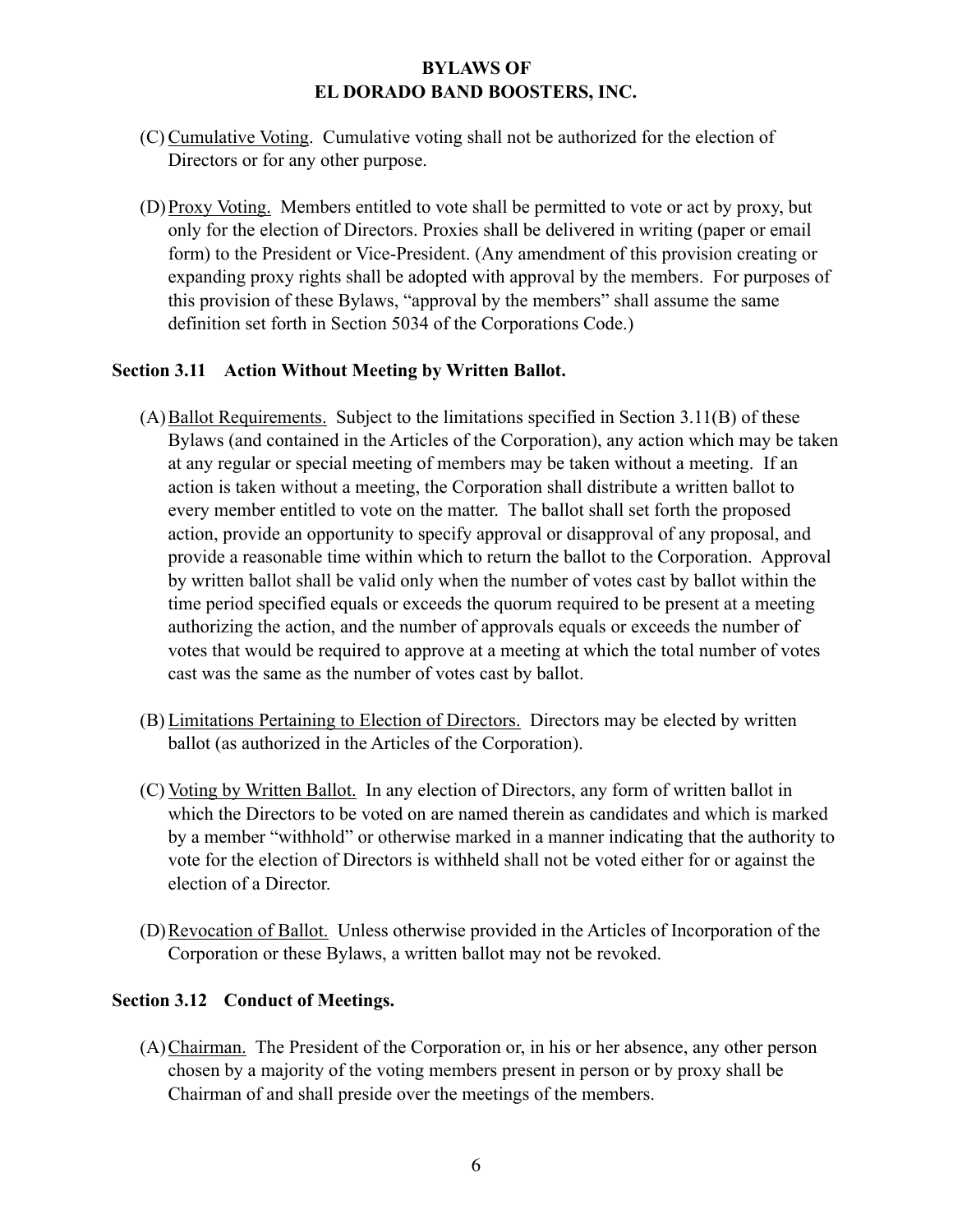- (B) Secretary of Meetings. The Secretary of the Corporation shall act as the Secretary of all meetings of members; provided that in his or her absence, the Chairman of the meetings of members shall appoint another person to act as secretary of the meetings.
- (C) Rules of Order. Robert's Rules of Order, as amended from time to time, shall govern the meetings of members insofar as those rules are not inconsistent with or in conflict with these Bylaws, the Articles of Incorporation of this Corporation or the law.

#### **Section 3.13 Inspectors of Election.**

- (A)Appointment. In advance of any meeting of the members or any action by written ballot, the Board may appoint any persons, other than candidates for office, as inspectors of election. If inspectors of election are not so appointed for any meeting, or if any person so appointed fails to appear or refuses to act, the Chairman of the meeting may, and on request of any member or member's proxy must, appoint inspectors of election at the meeting. If inspectors of election are not so appointed for any action by written ballot, or if any person so appointed refuses to act, the President of the Corporation must appoint inspectors of election for that written ballot upon request of any member of member's proxy. The number of inspectors shall be either one (1) or three (3). If appointed at a meeting on the request of one or more members or proxies, the majority of members represented in person or by proxy shall determine whether one (1) or three (3) inspectors are to be appointed.
- (B) Duties. The inspectors of election shall perform the following duties:
	- 1. Determine the number of voting memberships outstanding, the voting power of each, and when applicable the number represented at the meeting, the existence of a quorum, and the authenticity, validity, and effect of proxies;
	- 2. Receive votes, (ballots or consents);
	- 3. Hear and determine all challenges and questions in any way arising in connection with the right to vote;
	- 4. Count and tabulate all votes and consents;
	- 5. Determine when the polls shall close;
	- 6. Determine the result; and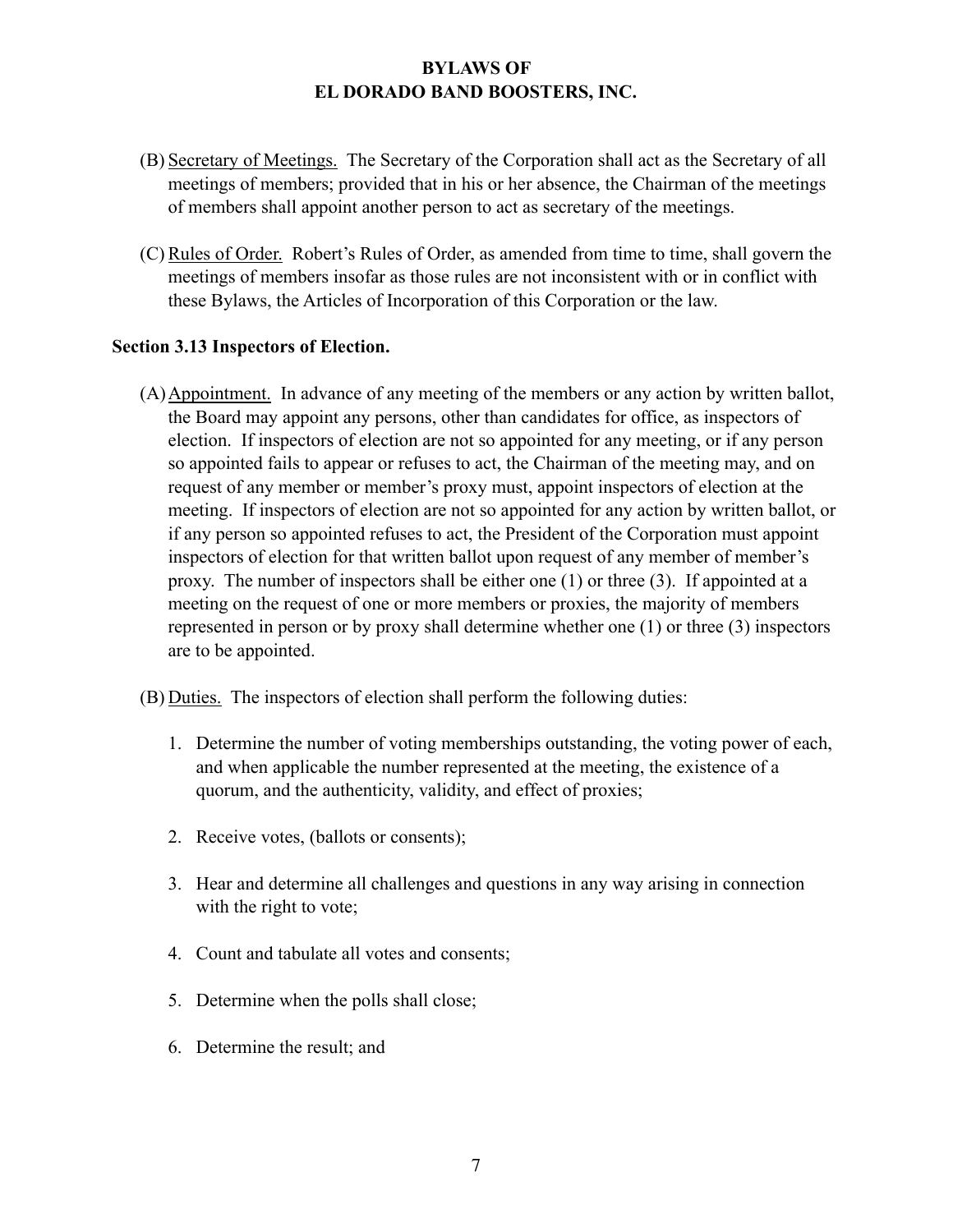7. Perform any other acts that may be proper to conduct the election or vote with fairness to all members.

The Inspectors shall perform their duties impartially, in good faith, to the best of their ability and as expeditiously as is practical.

- (C) Vote of Inspectors. If there are three (3) inspectors of election, the decision, act, or certificate of a majority is effective in all respects as the decision, act or certificate of all.
- (D)Report and Certificate. On request of the Chairman or any member (or member's proxy), the inspectors of election shall make a report in writing concerning the performance of their duties and execute a certificate of any fact found by them. Any report of certificate made by the inspectors shall be prima facie evidence of the facts stated therein.

# **ARTICLE IV. DIRECTORS**

**Section 4.01 Number.** The Corporation shall not have less than five (5) voting nor more than fifteen (15) voting Directors. The initial number of Directors shall be five (5) and this number may be changed from time to time, within the limits specified in this Bylaw, by an amendment to this Bylaw duly adopted by approval of the Board of Directors, as that term is defined in Section 5032 of the Corporations Code.

**Section 4.02 Qualifications.** The Directors of the Corporation shall be residents of the state of California. With the exception of the initial Directors, the Directors shall also be members of the Corporation.

(A)Whereas the goal of the EDBB board is to establish and execute policy to ensure continued operation of the EDBCG, it follows that board eligibility should be tied to fiscal responsibility. EDBB Board members, and those who may be considered for nomination to the board, shall be held to a minimum standard of support whereby they will fulfill their financial duty with respect to all applicable Fair Share donations and other costs related to their student's participation in all aspects of the EDBCG program. Furthermore, each Board member's family (either the Board member, or their student(s), or both) shall support and participate in all fundraisers supporting the general fund that track individual participation. Fair Share donations shall be made by the published due dates or paid in regular and timely installments under a special Agreement with the Treasurer.

**Section 4.03 Term of Office.** Each Director shall hold office for two (2) years, beginning July 1 and ending on June 30 of the second year, and until such Director's successor is elected and qualifies under Section 4.02 of these Bylaws. In the event a Director is removed at a special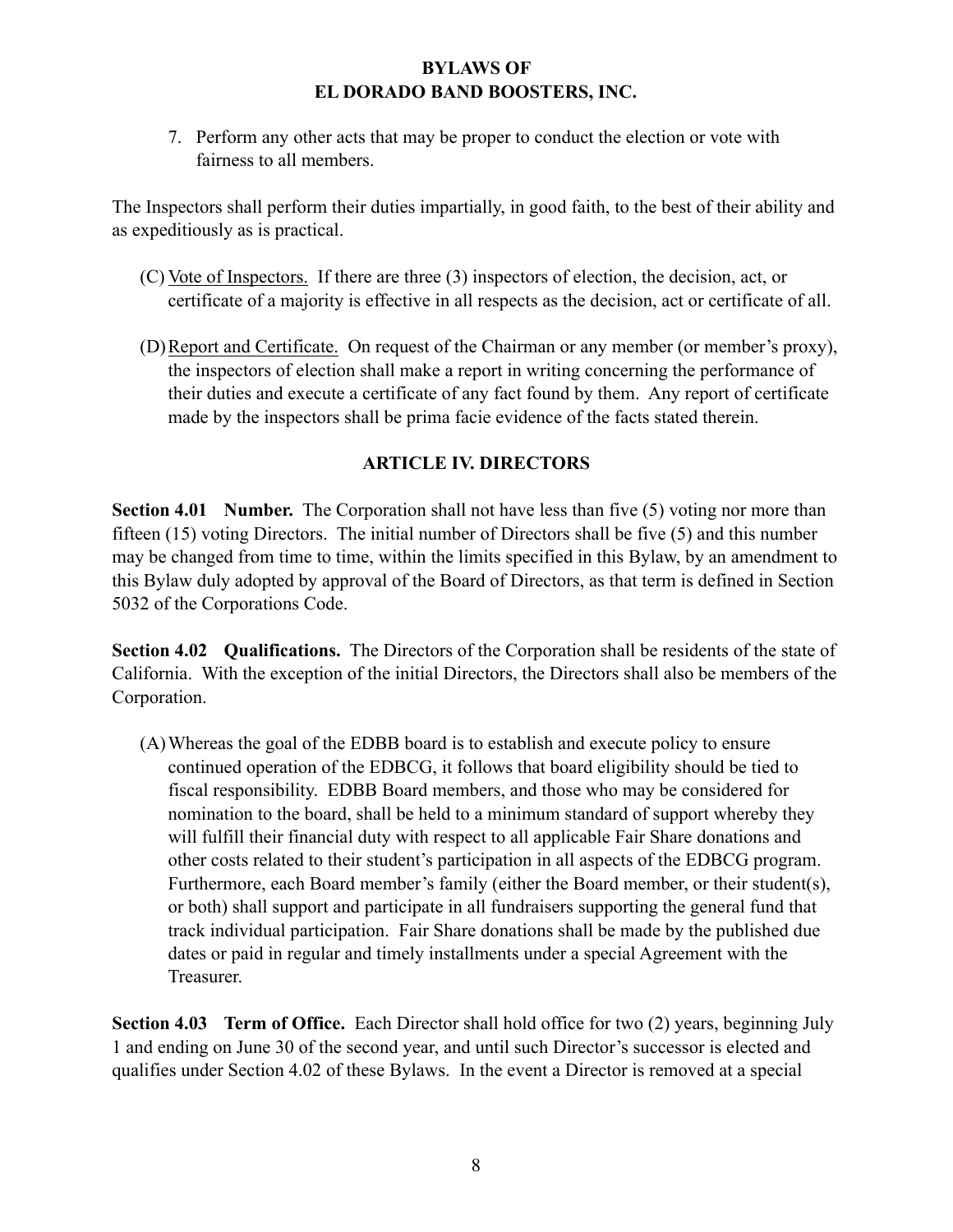meeting of members called and held as prescribed in Section 3.03 of these Bylaws, such Director shall hold office until his or her removal and his or her successor is elected and qualifies.

**Section 4.04 Nomination**. Any person qualified to be a Director under Section 4.02 of these Bylaws may be nominated by the method of nomination authorized by the Board or by any other method authorized by law. A member in good standing may be nominated for a position as Director/Officer by petition of five members in good standing. The date for close of nominations for the Board shall be twenty (20) days before the Directors are to be elected. A nomination for the Board may not be made after the date set for close of nomination.

**Section 4.05 Election.** The Directors shall be elected during the month of April meeting as prescribed in Section 4.03 of these Bylaws or by written ballot as authorized by section 4.11 of these Bylaws. The Candidates receiving the highest number of votes up to the number of Directors to be elected are elected. Reelection will be based on the candidates continued qualifications as required by Section 2.03 of these Bylaws. If one candidate per office is nominated, officers shall be voted as slate.

**Section 4.06 Compensation.** The Director shall serve without compensation.

### **Section 4.07 Meetings.**

- (A)Call of Meetings. Meetings of the Board may be called by the Chairman of the Board or the President or any Vice-President or the Secretary or any two (2) Directors.
- (B) Place of Meetings. All meetings of the Board shall be held at the principal office of the Corporation as specified in Section 3.01 of these Bylaws or as changed from time to time as provided in Section 1.02 of these Bylaws.
- (C) Date and Time of Meetings. Regular meetings of the Board shall be held the second Tuesday of the month beginning August and ending in May with exception of January.
- (D)Special Meetings. Special meetings of the Board may be called by the Chairman of the Board or the President or any Vice-President or the Secretary or any two (2) Directors. Special meetings shall be held on four (4) days notice by first-class mail, postage prepaid, or on forty-eight (48) hours notice delivered personally or by telephone, facsimile, or email. Notice of the special meeting need not be given to any Director who signs a waiver of notice or a written consent to holding the meeting or an approval of the minutes thereof, whether before or after the meeting, or who attends the meeting without protesting, prior thereto or at its commencement, the lack of such notice to such Director. All such waivers, consents, and approvals shall be filed with the corporate records or made a part of the minutes of the meetings.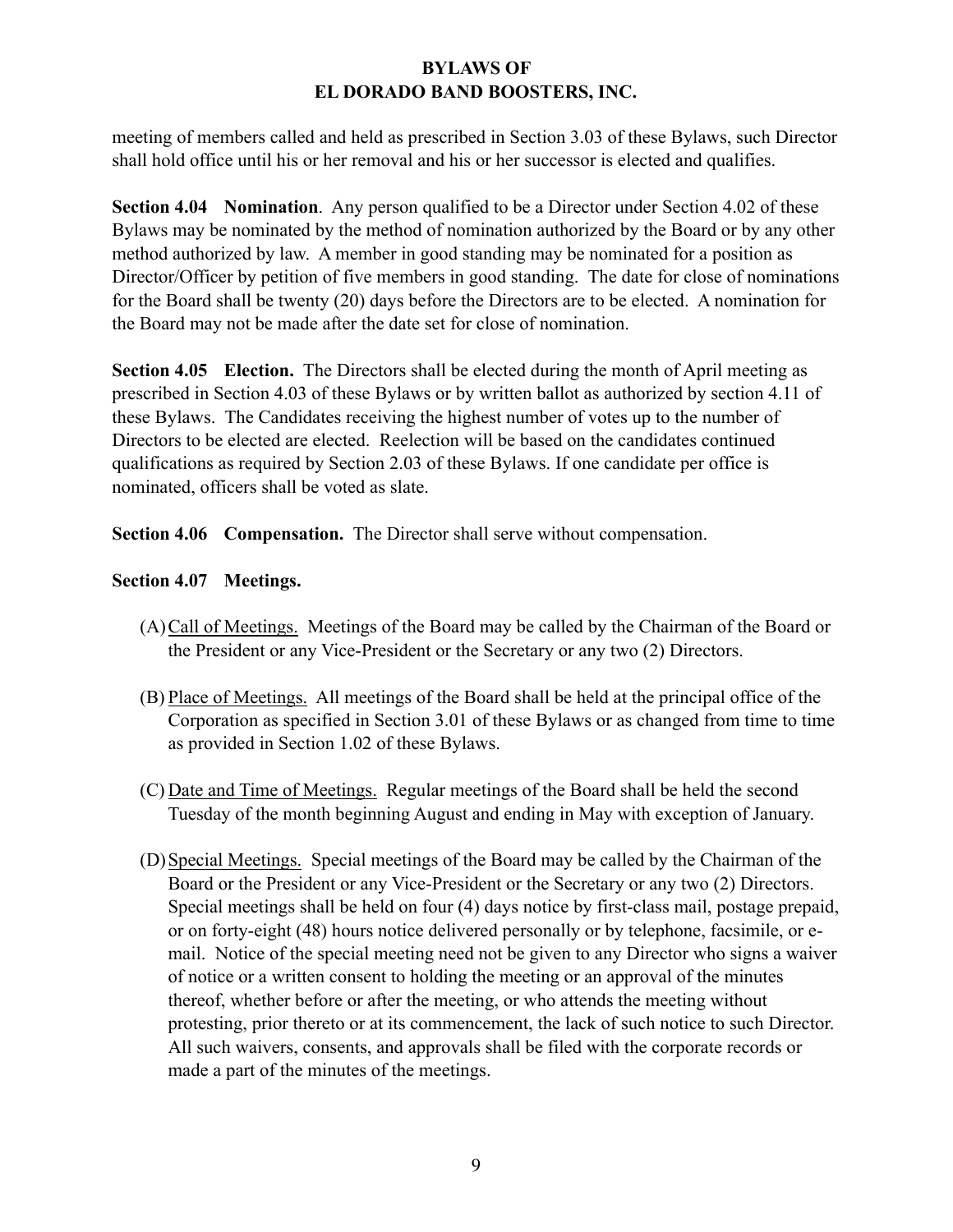- (E) Quorum. A majority of the authorized number of Directors constitutes a quorum of the Board of Directors for the transaction of business, except as hereinafter provided.
- (F) Transactions of Board. Except as otherwise provided in the Articles, in these Bylaws, or by law, every act or decision done or made by a majority of the Directors present at a meeting duly held at which a quorum is present shall be the act of the Board of Directors, provided, however, that any meeting at which a quorum was initially present may continue to transact business notwithstanding the withdrawal of Directors, if any action taken shall be approved by at least a majority of the required quorum for such meeting, or such greater number as is required by law, the Articles, or these Bylaws.
- (G)Conduct of Meetings. The Chairman of the Board or, in his or her absence, any Director selected by the Directors present shall preside at meetings of the Board of Directors. The Secretary of the Corporation or, in the Secretary's absence, any person appointed by the presiding officer shall act as Secretary of the Board. Members of the Board of Directors may participate in a meeting through use of conference telephone or similar communications equipment, so long as all members participating in such meeting can hear one another. Such participation shall constitute personal presence at the meeting. All board meetings will be closed.
- (H)Adjournment. A majority of the Directors present, whether or not a quorum is present, may adjourn any meeting to another time and place. If the meeting is adjourned for more than twenty-four (24) hours, notice of the adjournment to another time or place shall be given prior to the time of the adjourned meeting to the Directors who were not present at the time of the adjournment.

**Section 4.08 Action Without Meeting.** Any action required or permitted to be taken by the Board of Directors may be taken without a meeting, if the majority of the Board of Directors individually or collectively consent to such action. Such written consent or consents shall be filed with the minutes of the proceedings of the Board of Directors. Such action by written consent shall have the same force and effect as the majority vote of such Directors.

### **Section 4.09 Removal of Directors.**

- (A)Removal for Cause. The Board of Directors may declare vacant the office of a Director on the occurrence of any of the following events:
	- 1. The Director has been declared of unsound mind by a final order of court; or
	- 2. The Director has been convicted of a felony.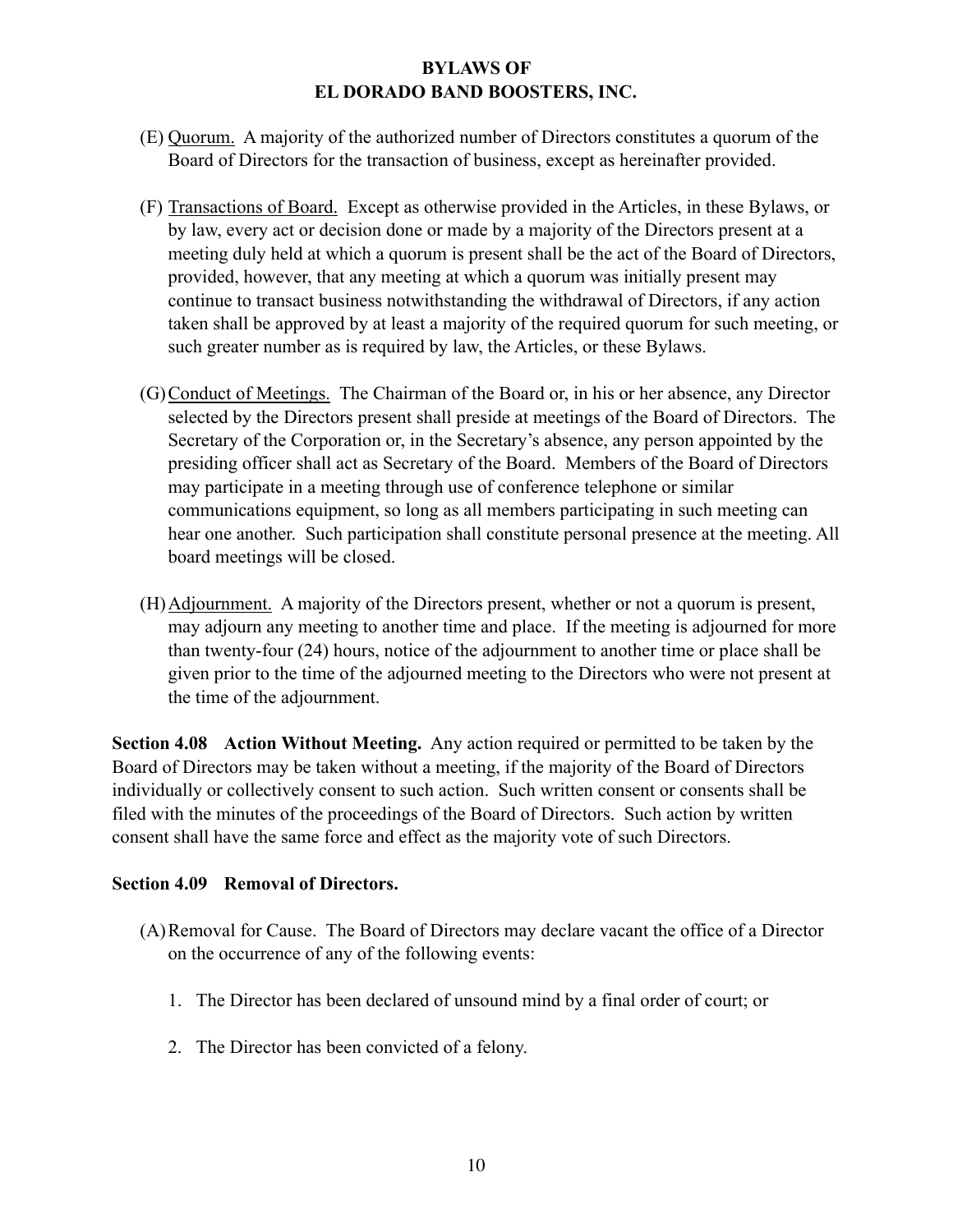(B) Removal Without Cause. Except as provided in the Articles, any Director may be removed without cause if such removal is approved by the Board of Directors within the meaning of Section 5032 of the Corporations Code.

**Section 4.10 Resignation of Director.** Any Director may resign effective on giving written notice to the Chairman of the Board of Directors, the President, the Secretary, or the Board of Directors of the Corporation, unless the notice specifies a later time for the effectiveness of such resignation. If the resignation is effective at a future time, a successor may be elected to take office when the resignation becomes effective. A Director shall not resign where the Corporation would then be left without a duly elected Director or Directors in charge of its affairs.

#### **Section 4.11 Vacancies in the Board.**

- (A)Causes. Vacancies on the Board of Directors shall exist on the death, resignation, or removal of any Director; whenever the number of Directors authorized is increased; and on the failure of the members in any election to elect the full member of Directors authorized.
- (B) Filling Vacancies. Except as otherwise provided in the Articles or these Bylaws and except for a vacancy created by the removal of a Director pursuant to Section 4.09 of these Bylaws, vacancies on the Board of Directors may be filled by the approval of the Board of Directors, or, if the number of Directors then in office is less than a quorum, by:
	- 1. the unanimous written consent of the Directors then in office;
	- 2. the affirmative vote of a majority of the Directors then in office at a meeting held pursuant to notice or waivers of notice as provided in Section 4.07(D) of these Bylaws; or
	- 3. the sole remaining Director.

### **ARTICLE V. OFFICERS**

**Section 5.01 Number and Titles**. The officers of the Corporation shall be the members of the Board of Directors consisting of the following offices: a Chairman of the Board/President, Executive Vice-President, Vice-President Ways and Means, Secretary, Treasurer and Financial Secretary. The President is the general manager and chief executive officer of the Corporation. Each of the offices must be held by a different person.

(A)The Board of Directors may appoint general members to other positions with such titles and duties as shall be determined by the Board which may be necessary for efficient operation.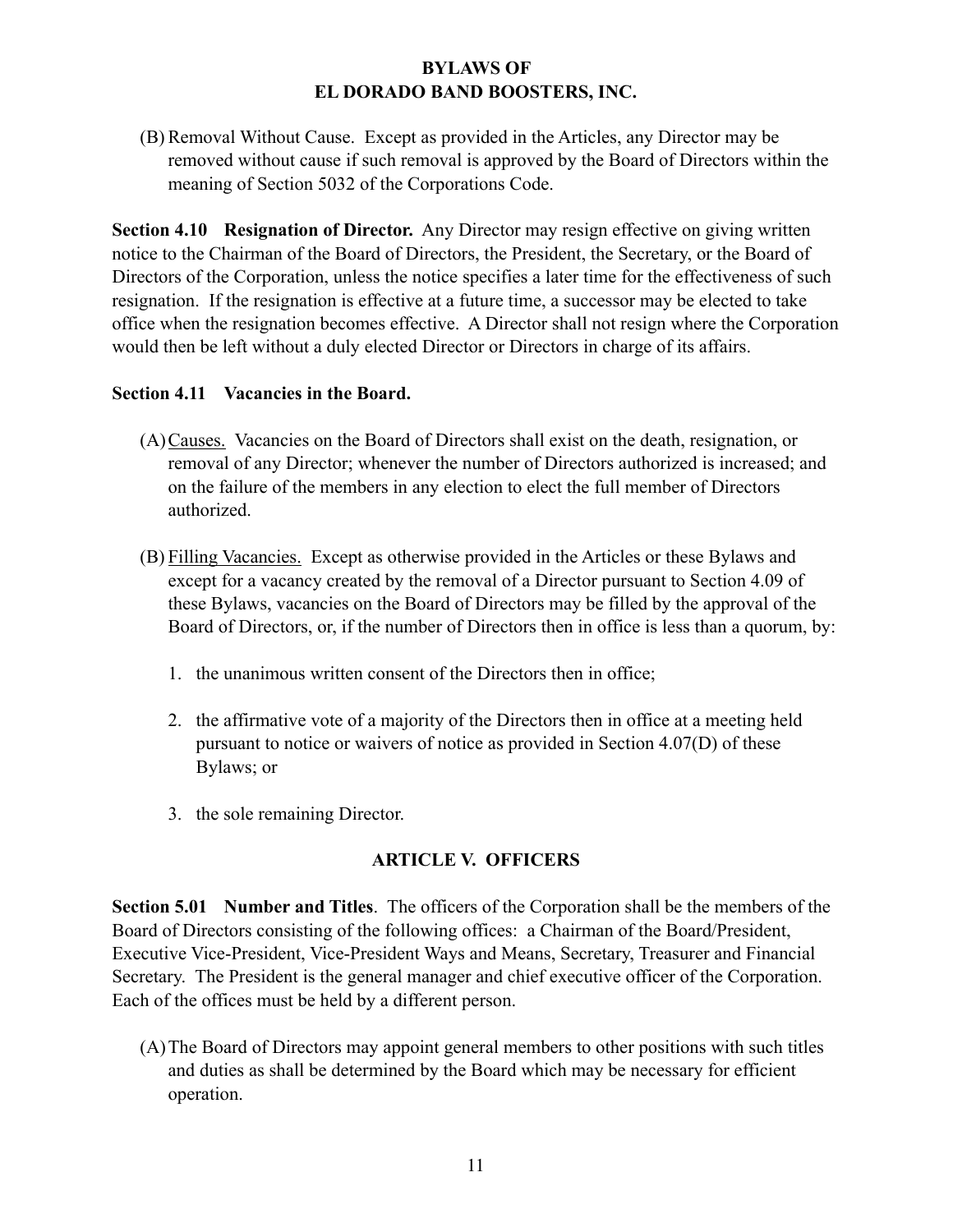**Section 5.02 Appointment and Resignation.** Each of the Directors shall be designated as a particular officer at the time of election. A Director may only hold a particular office for two (2) successive years. Any vacancy of officers/Directors may be filled by appointment by a majority vote of the remaining members of the Board of Directors. Any officer may resign at any time on written notice to the Corporation without prejudice to the rights, if any, of the Corporation under any contract to which the officer is party.

#### **Section 5.03 Duties of Officers.**

- (A)Chairman of the Board/President. The President shall be the general manager and chief executive officer of the Corporation and shall, subject to the control of the Board of Directors, have supervision, direction, and control of the business and affairs of the Corporation. Such officer shall preside at all meetings of the Board of Directors. Such officer shall perform all duties incident to the office of President and such other duties as may be required by law, by the Articles of Incorporation, or by these Bylaws, or which may be prescribed from time to time by the Board of Directors. The President is hereby authorized to exercise any right to vote or execute a proxy to vote shares of stock of, any bonds, debentures, or other evidences of indebtedness of, any other corporation or corporations owned or possessed by the Corporation.
- (B) Vice President. In the absence of the President, or in the event of his (or her) inability or refusal to act, the Vice-President shall perform all the duties of President, and when so acting shall have all of the powers of, and be subject to all the restrictions on President. The Vice-President shall have such other powers and perform such other duties as may be prescribed by law, by the Articles of Incorporation, or by these Bylaws, or as may be prescribed by the Board of Directors.
- (C) Vice President Ways and Means. The Vice President of Ways and Means shall direct the fund-raising efforts of the Corporation.
- (D)Secretary. The Secretary shall keep or cause to be kept at the principal office of the Corporation, or such other place as the Board of Directors may order, a book of minutes of all meetings of the Board of Directors. The Secretary shall perform such other and further duties as may be required by law or as may be prescribed or required from time to time by the Board of Directors.
- (E) Treasurer. The Treasurer of the Corporation shall keep and maintain in written form (or in any other form capable of being converted into written form) adequate and correct books and records of account of the properties and business transactions of the Corporation, including accounts of its assets, liabilities, receipts, disbursements, gains and losses. The books and records of account shall at all times be open to inspection by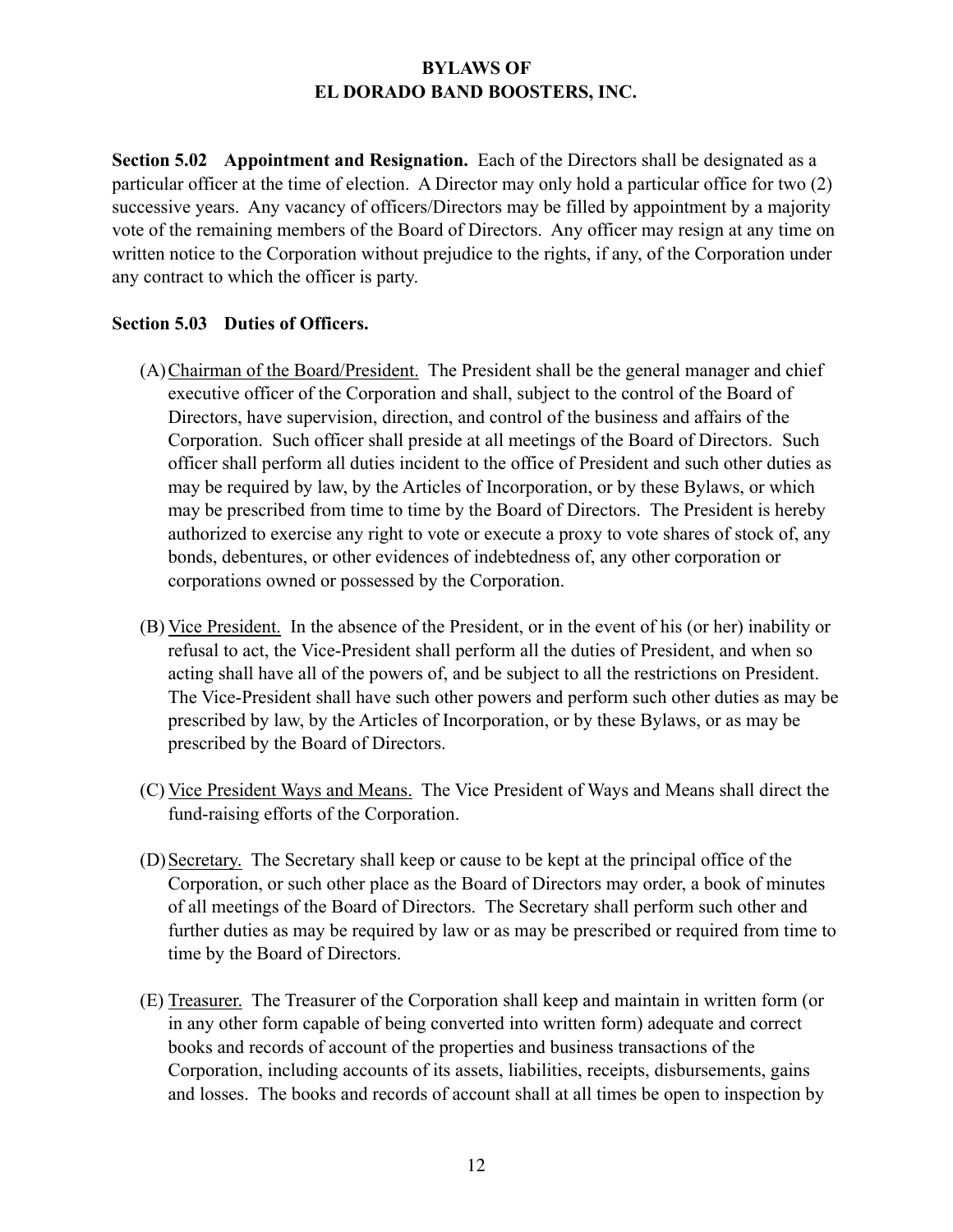any Director of the Corporation. The Treasurer shall disburse the funds of the Corporation as ordered by the Board of Directors, and shall render to the President or Chairman of the Board and the Directors, on request, an account of all such officer's transactions as Treasurer, and of the financial condition of the Corporation. The Treasurer shall perform such other and further duties as may be required by law or as may be prescribed or required from time to time by the Board of Directors or these Bylaws.

(F) Financial Secretary. The Financial Secretary shall deposit all money and other valuables in the name of and to the credit of the Corporation with such depositories as may be designated by the Board of Directors.

**Section 5.04 Indemnification of Officers and Directors.** The Corporation is authorized to indemnify the Directors and officers of the Corporation to the fullest extent permissible under California law.

# **ARTICLE VI. AMENDMENT**

**Section 6.01 Power of Amendment.** Powers of amendment to these Bylaws shall be vested in the general membership.

**Section 6.02 Amendment Proposal.** A proposed amendment of these Bylaws may be brought before the general membership by:

- (A)Majority vote of the Board of Directors or;
- (B) Petition signed by 20% of the full members.

### **Section 6.03 Notice of Vote on Proposed Amendment.**

- (A)Notice of an amendment vote may be accomplished by presentation of the proposed amendment to the general membership at a special meeting at least ten (10) days prior to any vote of the general membership on the proposed amendment or;
- (B) Inclusion of the proposed amendment on the notice of special meeting as specified in Article III, Section 3.04 of these Bylaws.

**Section 6.04 Vote on Proposed Amendment.** Approval of the proposed amendment shall be by majority vote of the quorum present at the special meeting of the membership designated by the notice in Section 6.03.

### **ARTICLE VII. CORPORATE RECORDS,**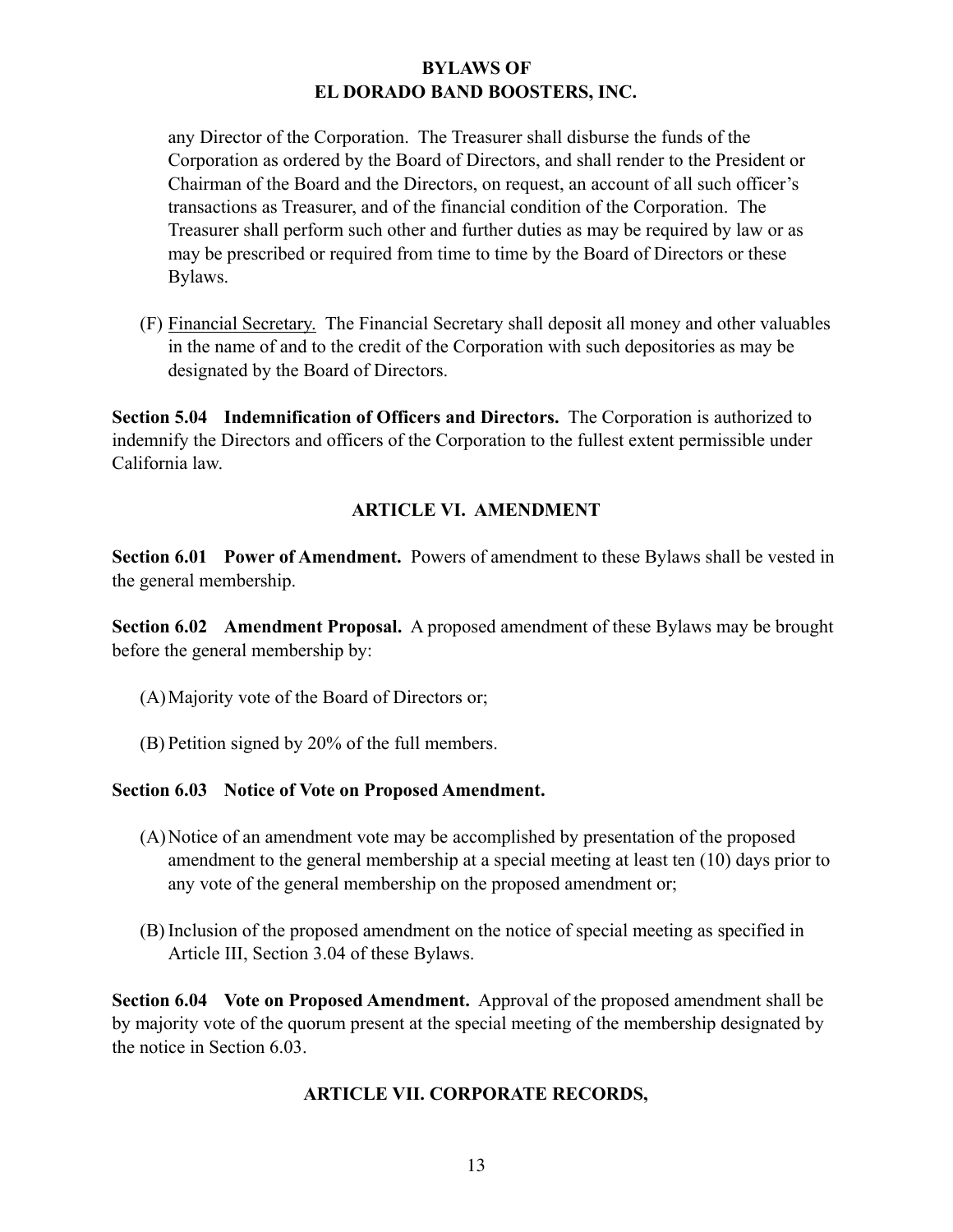### **REPORTS, AND SEAL**

**Section 7.01 Keeping Records.** The Corporation shall keep adequate and correct records of account and minutes of the proceedings of its members, Board, and committees of the Board. The Corporation shall also keep a record of its members giving their names and addresses and the class of membership held by each. The minutes shall be kept in written form. Other books and records shall be kept in either written form or in any other form capable of being converted into written form.

**Section 7.02 Annual Report.** The Board of Directors shall cause an annual report to be sent to the officers not later than one hundred twenty (120) days after the close of the Corporation's fiscal year. The report shall contain all the information required by Section 6321(a) of the Corporations Code and shall be accompanied by any report thereon of independent accountants, or if there is no such report, the certificate of an authorized officer of the Corporation that such statements were prepared without audit from the books and records of the Corporation. The annual report shall be furnished to all Directors.

**Section 7.03 Annual Statement of Certain Transactions and Indemnifications.** The Corporation shall furnish annually to its members a statement of any transaction or indemnification described in Section 6322(d) and (e) of the Corporations Code, if such transaction or indemnification took place.

**Section 7.04 Corporate Seal.** The Board of Directors shall adopt a corporate seal. The Secretary of the Corporation shall have the custody of the seal and affix it in all appropriate cases to all corporate documents. Failure to affix the seal shall not, however, affect the validity of any instrument.

# **CERTIFICATE OF SECRETARY OF EL DORADO BAND BOOSTERS, INC. a California Nonprofit Corporation**

I hereby certify that I am the duly elected and acting Secretary of said Corporation and that the foregoing Bylaws, comprising of 13 pages, constitute the Bylaws of said Corporation as duly adopted at a meeting of the Board of Directors thereof held on August \_\_\_\_, 2017.

Dated: August \_\_\_\_\_\_, 2017

**Secretary**